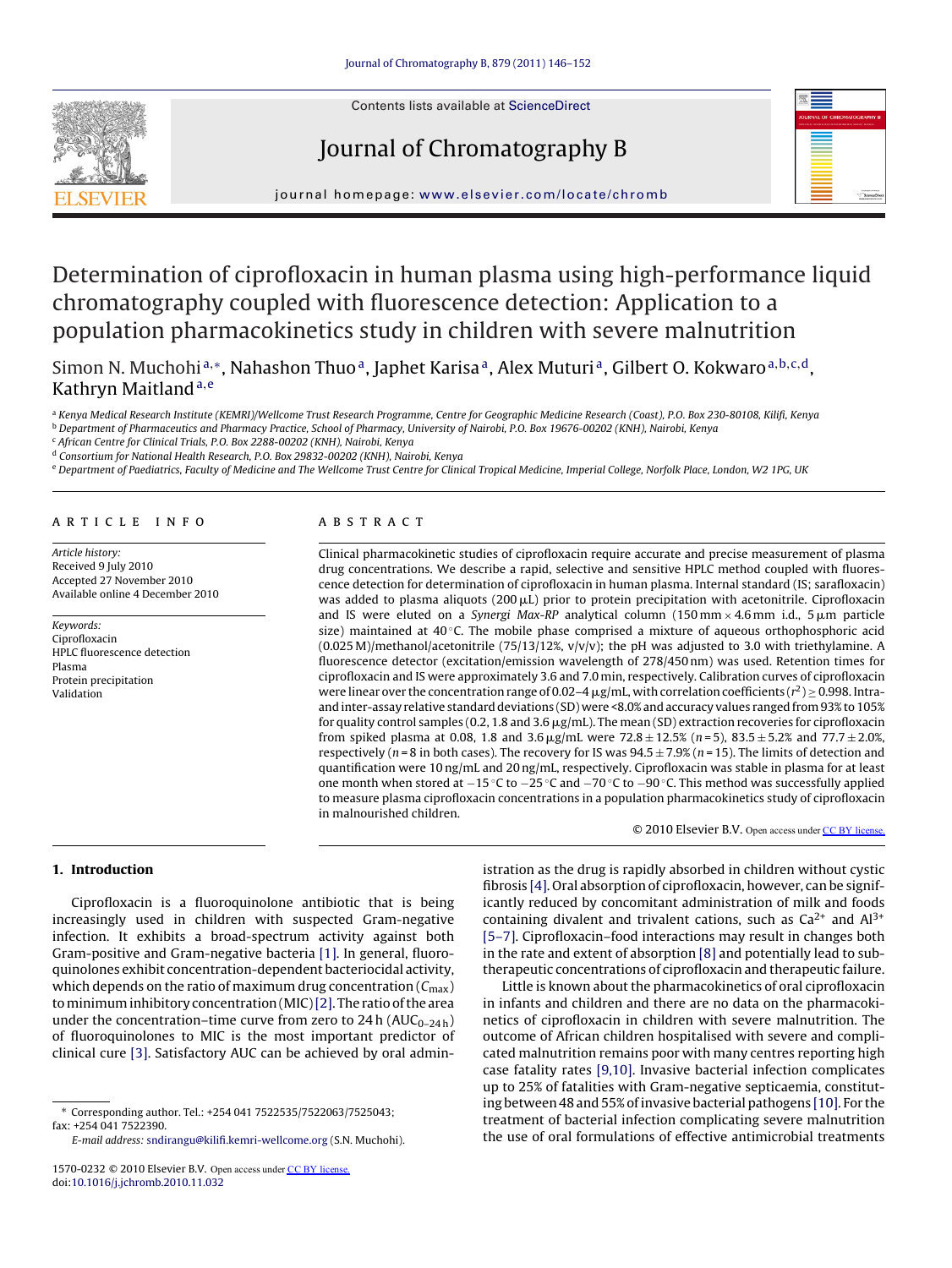<span id="page-1-0"></span>are attractive since they are both practical and affordable. It has been demonstrated in critically ill patients that the pharmacokinetics of ciprofloxacin exhibit large inter-individual variability [\[11,12\].](#page-6-0) Children with severe malnutrition present to hospital with a range of complications and co-morbid infections including HIV/AIDS, invasive bacteria infection and malaria which render them severely ill [\[13\]. C](#page-6-0)linical studies investigating the pharmacokinetics of ciprofloxacin children with severe and complicated malnutrition are urgently needed since the pharmacokinetic processes (absorption, distribution, metabolism and excretion) may be altered due to associated pathophysiological changes, necessitating rational dosage adjustment of antibiotics. Determination of plasma ciprofloxacin concentrations in vivo is a valuable pharmacological tool in optimizing drug dosage regimens. Therefore, there is a need to develop and validate a suitable bioanalytical method for measurement of ciprofloxacin concentrations in malnourished children to support clinical pharmacokinetic studies.

Various bioanalytical methods used to measure ciprofloxacin concentrations in biological matrices have been reported. They include capillary electrophoresis [\[14\], s](#page-6-0)pectrophotometry [\[15,16\]](#page-6-0) and high-performance liquid chromatography (HPLC) coupled with ultraviolet (UV)[\[17–25\], fl](#page-6-0)uorescence [\[26–35\], a](#page-6-0)nd both UV and fluorescence [\[36,27\]](#page-6-0) detection. Recently, HPLC methods coupled with mass spectrometry (LCMS) for determination of ciprofloxacin in human plasma [\[27,38\]](#page-6-0) have also been published.

However, most of these techniques have various limitations. Although LCMS offers excellent selectivity and sensitivity and faster analysis time than HPLC methods, it requires relatively expensive instrumentation and highly skilled technical expertise. These may not be readily available and/or affordable for most laboratories in resource-limited settings. In such settings, selective and sensitive HPLC methods are preferable to more expensive LCMS techniques. Moreover, some of the published methods involve lengthy, time-consuming and laborious sample pretreatment and clean-up procedures, including the use of expensive solid phase extraction (SPE) cartridges [\[16,34\]](#page-6-0) and long chromatographic run times (≥10 min) [\[17,19,21,31,32,34,37,39,40\]. I](#page-6-0)n addition, some of the reported methods involve the use of large volumes ( $\geq$ 1000  $\mu$ L) of plasma/serum samples [\[17,18,32,35,39\]](#page-6-0) rendering them unsuitable for repeat sampling in children where blood sample volume must be kept to a minimum. Sample clean-up procedures often involve multiple extraction steps. Thus, the use of an internal standard (IS) is crucial to account for any loss of analyte. However, some of the reported methods do not include the use of an IS in the sample clean-up procedures, or involve addition of IS after sample extraction [\[20\].](#page-6-0) This may lead to variability in extraction recovery and consequently, inconsistent pharmacokinetic data. Ciprofloxacin displays strong fluorescence properties and thus more readily detected using a fluorescence detector without the need for lengthy derivatization procedures.

The aim of this study was to develop and validate a simple, selective and sensitive reverse-phase HPLC method coupled with fluorescence detection for the determination of ciprofloxacin in small volumes (200  $\mu$ L) of human plasma. The validated method was successfully applied to a population pharmacokinetics study of oral ciprofloxacin (10 mg/kg) in children admitted to hospital with severe malnutrition.

## **2. Experimental**

## 2.1. Chemicals and reagents

Ciprofloxacin (Ciprobay®; batch no. 1396107; purity  $\geq$  98%) was purchased from Sigma–Aldrich Chemie GmbH (Steinheim, Germany). Sarafloxacin hydrochloride trihydrate (VETRANAL®; batch no. 7204X; purity 97.2%; used as the IS) was bought from Riedel-de Häen (Sigma–Aldrich Laborochemikalien GmbH; Steinheim, Germany). Acetonitrile (HPLC-grade) was purchased from Fisher Scientific (Loughborough, Leiceistershire, UK). Methanol (CHROMASOLV® grade) was obtained from Sigma–Aldrich Chemie GmbH (Steinheim, Germany). Orthophosphoric acid (85%) and triethylamine (both HPLC grade) were bought from BDH Laboratory Supplies (Poole, UK). Deionised water was prepared in-house using a commercially available water purification system (Pur1te Select<sup>TM</sup> NCP; Pur1te Ltd., Oxford, UK). Drug-free human plasma was obtained from the National Blood Transfusion Service (Nairobi, Kenya).

## 2.2. Equipment

Chromatography was performed using a SpectraSystem<sup>TM</sup> HPLC system (Thermo Separation Products, San Jose, CA, USA), equipped with a binary gradient pump (P2000), a dual monochromator fluorescence detector (FL3000), and a vacuum degasser (SCM100). A Rheodyne® manual syringe-loading valve injector (model 7125; Cotati, CA, USA) fitted with a 50  $\mu$ L loop was used. Chromatographic peaks were recorded on a data integrator (ChromJet CH-1; Thermo Separation Products, San Jose, CA, USA). Column temperature was maintained at 40 ◦C using a column heater controller (model 7990; Jones Chromatography Ltd., Wales, UK).

## 2.3. Chromatography

Chromatographic separations were performed on a Synergi<sup>®</sup> Max-RP analytical column (150 mm $\times$  4.6 mm i.d., 4 µm particle size; Phenomenex Inc., Macclesfield, Cheshire, UK), protected by a guard column (LiChroSpher® 100 RP-18e, 10 mm  $\times$  4.6 mm i.d.,  $5 \,\mu \mathrm{m}$  particle size; Merck, Darmstadt, Germany), maintained at  $40^{\circ}$ C, using a thermostatically controlled column heater. The mobile phase comprised a mixture of aqueous orthophosphoric acid (0.025 M)/methanol/acetonitrile (75/13/12%, v/v/v) and the pH was adjusted to 3.0 with triethylamine. The flow rate was set at 1.0 mL/min. The mobile phase was degassed by ultrasonication prior to use. The fluorescence detection wavelengths were set at 278 nm (excitation) and 450 nm (emission).

#### 2.4. Preparation of standard solutions

A stock standard solution (1 mg/mL) of ciprofloxacin was prepared in 0.2 M hydrochloric acid (HCl). Working standard solutions (100 and 10  $\mu$ g/mL) were prepared by serial dilution of the stock standard solution with 0.2 M HCl. A stock solution (1 mg/mL of the free base) of sarafloxacin (IS) was prepared by accurately weighing an appropriate amount of sarafloxacin hydrochloride trihydrate and dissolving it in methanol. Working standard solutions (100, 10 and 1  $\mu$ g/mL) were prepared by making appropriate serial dilutions of the IS stock solution in methanol. The standard solutions were stored at −15 °C to −25 °C, protected from light and were used within one month.

## 2.5. Preparation of calibration standards and quality control samples

Quality control (QC) samples were independently prepared by spiking drug-free plasma with various amounts of ciprofloxacin to give ciprofloxacin concentrations corresponding to the low (LQC;  $0.2 \,\mathrm{\mu g/mL}$ , medium (MQC; 1.8  $\mathrm{\mu g/mL}$ ) and high (HQC; 3.6  $\mathrm{\mu g/mL}$ ) levels of the calibration curve. Aliquots (500  $\mu$ L) of the QC samples were stored at −70 °C to −90 °C until analysis, and were thawed to room temperature before being analyzed together with the patient plasma samples.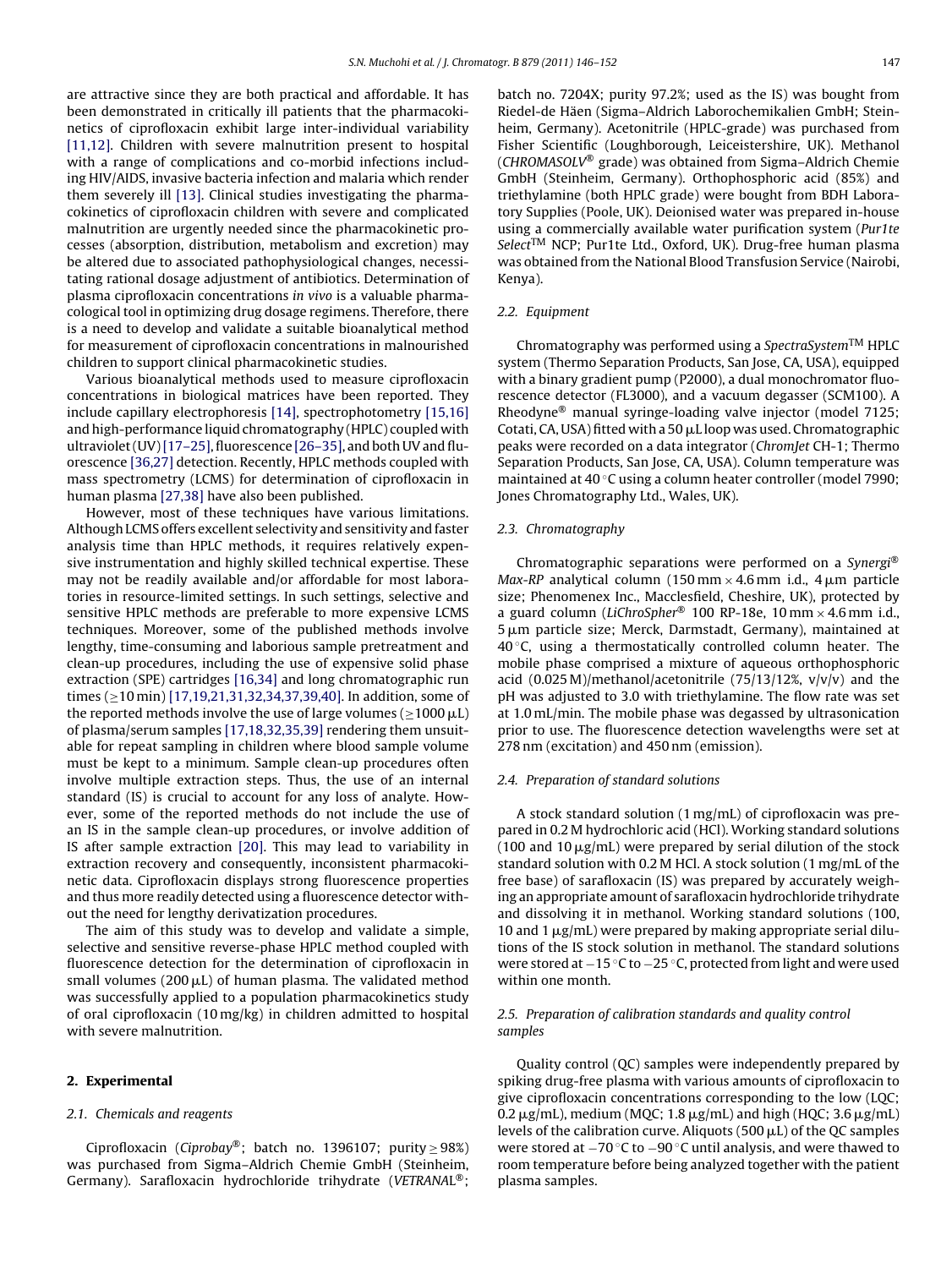#### 2.6. Sample preparation

Ciprofloxacin and IS were extracted from plasma using protein precipitation based on a published method by De Smet et al.[\[37\]. T](#page-6-0)o each aliquot (200  $\mu$ L) of plasma (calibration standards, QC samples or patient samples) in a 10 mL glass tube, was added the IS (200 ng; 20 µL of 10 ng/µL sarafloxacin) solution made up in methanol. Acetonitrile (2 mL) was then added to precipitate the plasma proteins. The samples were mixed by vortexing (2 min), and then centrifuged (4000 rpm for 10 min at  $4^{\circ}$ C). The upper organic layer was transferred into a clean glass tube and evaporated to dryness in a water bath (40 ◦C) under a gentle stream of white spot nitrogen gas (BOC Kenya Limited, Nairobi, Kenya). The residue was reconstituted in mobile phase (100  $\mu$ L), mixed by vortexing, and an aliquot (50  $\mu$ L) injected onto the HPLC column.

## 2.7. Method validation

Method validation was carried out according to the USA Food and Drug Administration (FDA) bioanalytical method validation guidelines [\[41\]. T](#page-6-0)he HPLC fluorescence method was validated for selectivity, sensitivity, linearity, precision and accuracy, recovery, and stability.

## 2.7.1. Selectivity

Selectivity of the assay method was assessed by evaluating potential interference from endogenous compounds and other drugs which are routinely co-administered with ciprofloxacin. Six randomly selected blank plasma samples were analyzed under the optimized chromatographic conditions described. The separation of ciprofloxacin and IS and probable endogenous compounds from plasma were checked by comparing the chromatograms of QC samples with that of drug-free blank plasma, in order to evaluate interference at the retention times of ciprofloxacin or IS. In addition, interference of drugs that are frequently co-administered with ciprofloxacin was tested, including paracetamol and chloramphenicol. These drugs were spiked in blank plasma samples at therapeutic concentrations of each drug. The samples were extracted and analyzed as described in Section 2.6. The peak and the retention time for each drug under the chromatographic conditions of the ciprofloxacin assay were recorded to assess whether the peak for co-administered drug co-eluted with that of ciprofloxacin or the IS.

## 2.7.2. Limit of detection (LOD) and lower limit of quantification (LLOQ)

In order to estimate the LOD and LLOQ for the assay, drugfree plasma sample was extracted and six replicates were injected and analyzed according to the optimized chromatographic conditions. Further drug spiked plasma samples were injected. The LOD was defined as the lowest concentration of ciprofloxacin in spiked plasma, which produced a peak with as a signal-to-baseline noise (S/N) ratio of  $\geq$ 3, using a using a 200  $\mu$ L plasma sample. The LLOQ was defined as the lowest concentration on the calibration curve which produced a peak with a S/N ratio of  $\geq$ 10.

#### 2.7.3. Linearity of calibration curves

Calibration curves for ciprofloxacin were constructed using nine calibrators over a concentration range of 0.02-4.0  $\rm \mu g/mL$  (i.e., 0.02, 0.05, 0.1, 0.2, 0.5, 1.0, 2.0, 3.0 and 4.0  $\mu$ g/mL). To a plasma sample aliquot (200  $\rm \mu L)$  of each calibration standard in a 10 mL glass tube was added IS (200 ng). The samples were assayed using the method described in Section 2.6. Thirteen calibration curves constructed on separate days were analyzed to evaluate the linearity of the calibration curves. Peak area ratios (ciprofloxacin/IS) were plotted against the corresponding ciprofloxacin nominal concentrations. Least-squares linear regression analysis of the calibration data was performed using the linear equation  $Y = mX + c$ ; where Y is the ciprofloxacin/IS peak area ratio, X is the ciprofloxacin concentration, and  $m$  and  $c$  are the slope and intercept of the calibration curve. The linearity of each calibration curve was evaluated from the slope, intercept and correlation coefficient  $(r^2)$  of each curve. Unknown ciprofloxacin concentrations were calculated by interpolation using the linear regression equation.

#### 2.7.4. Precision and accuracy

The precision and accuracy of the method were evaluated by analysing the QC samples at three different concentrations described in Section [2.5.](#page-1-0) The intra-assay (within-day) precision and accuracy of the method were evaluated by analysing plasma aliquots of each OC sample ( $n = 6$  for each level) on the same day. The inter-assay (between-day) precision and accuracy were determined by analysing each QC sample (in duplicate) on six different days. Intra-assay and inter-assay precision were expressed as the percentage RSD of the measured concentrations of the QC samples. Accuracy was expressed as the percentage relative error (R.E.%) for each QC level by comparing the nominal concentration and the estimated concentration determined after extraction. For acceptable intra- and inter-assay values, the precision should not exceed 15% except at the LLOQ, where it should not exceed  $\pm$ 15%. The accuracy should be within  $\pm 15\%$  of the nominal concentrations, except at the LLOQ, where R.E.% should be  $\leq$ 20% [\[41\]. T](#page-6-0)he correlation coefficient of the calibration curve was set at 0.99 or better.

#### 2.7.5. Extraction recovery

The extraction recovery of ciprofloxacin from plasma was determined by assaying aliquots (200  $\mu$ L) of drug-free plasma samples spiked with low and high ciprofloxacin concentrations (1.0 and  $3.0 \,\mathrm{\mu g/mL}$ ) and IS (200 ng). In another set of test tubes, equivalent ciprofloxacin concentrations were spiked into the extraction solvent. The samples were extracted according to the procedure described in Section 2.6. The extraction recovery was determined by comparing the peak area ratios (ciprofloxacin/IS) from a given concentration of ciprofloxacin spiked in blank plasma with the peak area ratios obtained for the same concentration of ciprofloxacin spiked in the extraction solvent. Percentage recovery = (peak area of ciprofloxacin concentration extracted from spiked plasma/peak area of ciprofloxacin concentration directly added to extraction solvent)  $\times$  100]. The recovery of the IS was evaluated at the concentration used in sample analysis (200 ng).

#### 2.7.6. Stability

Stability experiments should reflect the conditions likely to be encountered during sample transfer, handling and analysis. In our setting, clinical samples from patients are stored at −20 °C immediately after collection, before being transferred (on dry ice) to a −80 ◦C freezer for longer term storage. The samples are thawed and analyzed immediately. The stability of ciprofloxacin in human plasma was evaluated using spiked plasma ciprofloxacin concentrations at low (1.0  $\mu$ g/mL) and high (3.5  $\mu$ g/mL), which were prepared from a fresh stock solution. An aliquot of each sample was analyzed immediately. The other aliquots were stored at various temperatures (2–8 °C, –15 °C to –25 °C and –70 °C to –90 °C) for 7 and 30 days. Ciprofloxacin concentrations were determined on day 7 and day 30. The results were compared with those obtained on the first day of the stability testing. The percentage concentration deviation was calculated. For acceptance criterion of stability, the deviation of the measured concentrations of the stored samples compared to the freshly prepared samples should be within  $\pm 15$ %.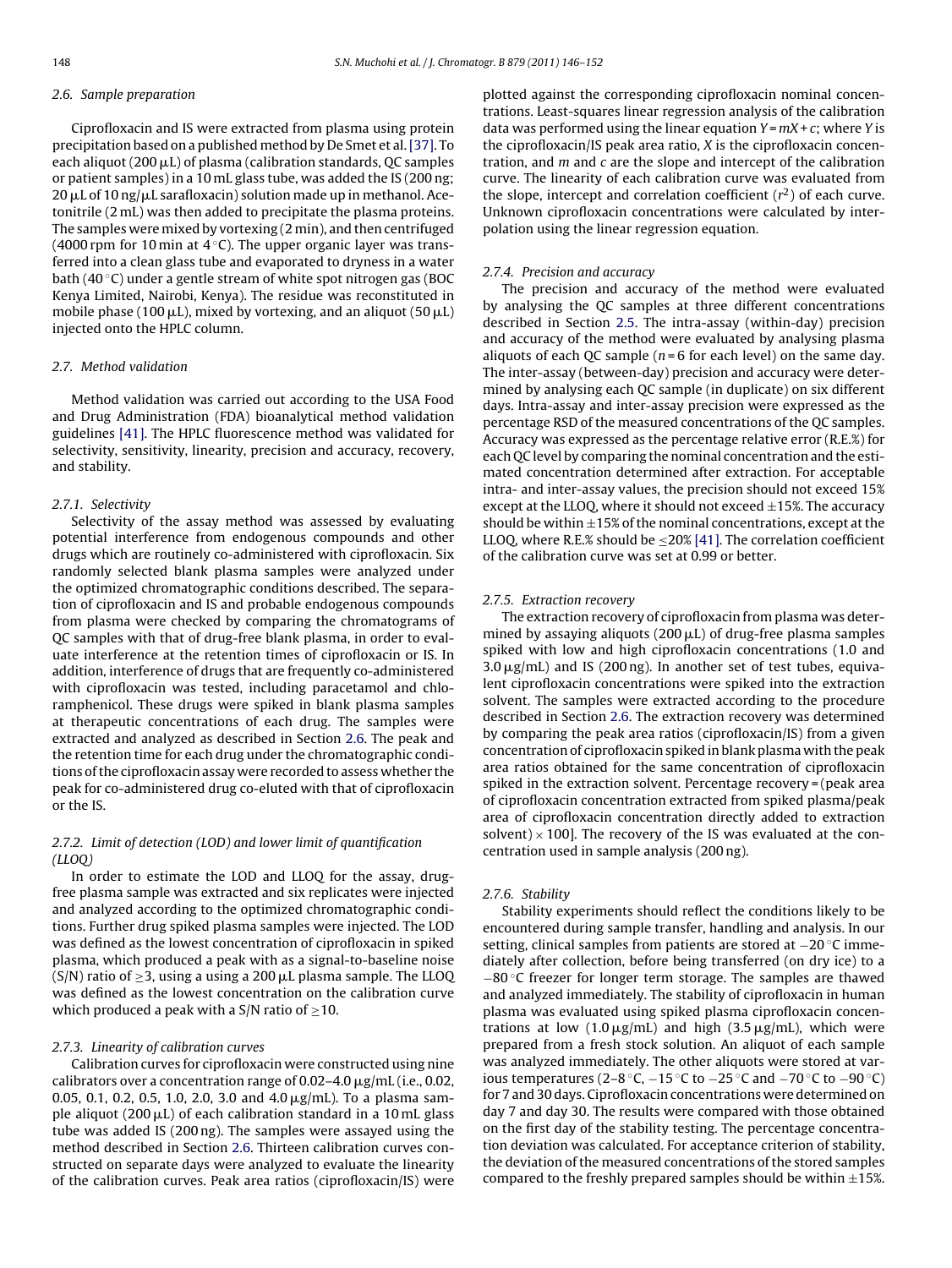## 2.8. Application of the method to population pharmacokinetic study in malnourished children

The validated HPLC method was applied to evaluate the population pharmacokinetics of ciprofloxacin in 52 Kenyan children with severe malnutrition. The Kenya Medical Research Institute (KEMRI)/National Ethical Review Committee approved the study which was conducted in accordance ICH/Good Clinical Practice (GCP) guidelines [\[42\].](#page-6-0) Children were recruited after obtaining informed consent from the parents/guardians of the children. All children received the standard medical treatment for severe malnutrition. Children who were recruited into the study were given oral ciprofloxacin (10 mg/kg every 12 h for 24 h). Four venous blood samples (0.75 mL) were collected into lithium heparinized tubes before drug administration (pre-dose), and at pre-specified times over an initial 24-h period following drug administration. The blood samples were immediately centrifuged (2500 rpm; 10 min) to separate plasma which was stored frozen at −80 ◦C until analyzed. In this manuscript, we report the plasma ciprofloxacin concentration–time profiles for three patients.

## **3. Results and discussion**

## 3.1. Optimization of HPLC fluorescence chromatographic conditions

The chromatographic conditions were optimized through several iterations of the method to achieve good resolution, symmetric peak shapes for both ciprofloxacin and IS, and short run time (<10 min) while achieving selectivity and sensitivity. In preliminary experiments, several types of HPLC columns were evaluated, including Phenomenex Synergi Polar RP (150 mm  $\times$  4.6 mm;  $4\,\mu$ m), Luna C $18(2)$  (150 mm $\times 4.6$  mm, 5  $\mu$ m), and Gemini C $18$  $(150 \,\mathrm{mm} \times 4.6 \,\mathrm{mm}, \, 5 \,\mathrm{\mu m})$ . However, the retention times of ciprofloxacin and IS were longer and the peak shape was unsatisfactory. After careful comparison, a Phenomenex Synergi Max RP  $(150\,\mathrm{mm}\times 4.6\,\mathrm{mm}$ ;  $4\,\mathrm{\mu m})$  column was finally used with a flow rate of 1 mL/min, which produced good peak shapes and allowed a chromatographic run time of les than 10 min.

Several factors affect the chromatographic analysis of ciprofloxacin in biological matrices. The composition of the stock solution is critical, since dissolving ciprofloxacin in acidified methanol results in esterification of the carboxylic acid group [\[43\].](#page-6-0) In the present study, we used 0.2 M HCl to prepare a standard stock solution of ciprofloxacin, since the drug is poorly soluble in water. The pH of the mobile phase is very critical because the pK value of ciprofloxacin is affected by the composition of the mobile phase. In the present study, the pH of the mobile phase was adjusted to 3.0 with triethyamine. Like most fluoroquinolones, ciprofloxacin exhibits strong spontaneous fluorescence properties without derivatization, which allows adequate sensitivity [\[44\]. T](#page-6-0)he excitation spectrum of ciprofloxacin shows two maxima at 279 and 326 nm, while an emission spectrum shows an optimal response with emission at 442 nm [\[37\].](#page-6-0) In this study, the fluorescence detector was set at excitation and emission wavelengths of 278 at 450 nm, respectively.

## 3.2. Extraction procedure

Plasma is a complex biological matrix which can hamper detection of drugs and their metabolites. Sample clean-up procedure is therefore often needed to remove plasma proteins and potential interferences by other endogenous compounds prior to HPLC analysis. The sensitivity and selectivity of the method can be limited by the clean-up procedures. Ciprofloxacin is a polar, water-soluble and amphoteric compound, which makes it difficult to extract from plasma by liquid–liquid extraction (LLE) and solid-phase extraction (SPE) procedures. To avoid loss of analyte due to clean-up procedures and increase recovery of analyte, the number of cleanup steps in a sample preparation procedure should be kept to a minimum. Protein precipitation is commonly used for fast sample clean-up and disrupting protein–drug binding. Various organic solvents (e.g., acetonitrile and methanol) and acids (e.g. perchloric acid, phosphoric acid, trifluoroacetic acid) were used as protein precipitants in previously published methods [\[17,21,22,31,32,37\]. P](#page-6-0)rotein precipitation with acetonitrile or methanol is a simple procedure. In the present method, acetonitrile was chosen as the protein precipitant because it resulted in good signal intensities and high extraction recoveries for both ciprofloxacin and IS, and relatively clean chromatograms under fluorescence detection. Compared to other sample preparation methods, the reported method is simple, thus reducing the time required sample clean-up. The IS corrected for variation in the extraction recovery of the analyte during the sample clean-up steps. Although evaporation and reconstitution steps are included, the sample clean-up method remains a simple method and allows high throughput analysis necessary for pharmacokinetic studies.

Another advantage is the speed of the assay which is more rapid than most other methods that require long run chromatographic times (>10 min). Finally, the sample preparation procedure is based on a simple protein precipitation step, thereby eliminating the need of performing multiple steps involved in SPE and LLE procedures for other methods. The HPLC separation procedure is simple and can be easily reproduced because it has been performed under isocratic conditions, using a simple mobile phase composition, comprising orthophosphoric acid/methanol/acetonitrile and triethylamine.

#### 3.3. Chromatography

Under the described chromatographic conditions, ciprofloxacin was well separated from the IS, with retention times of about 3.6 min and 7.0 min, respectively ([Fig. 1\).](#page-4-0) The chromatographic run time for each sample was about 8 min. [Fig. 1b](#page-4-0) showed chromatograms of plasma extracts from pre-dose (B) and 3 h (C) after administration of oral ciprofloxacin (10 mg/kg) to a child with severe malnutrition.

#### 3.4. Method validation

#### 3.4.1. Assay selectivity

The selectivity of the method was tested by comparing the chromatograms of six different batches of blank human plasma. [Fig. 1a](#page-4-0) shows a representative chromatogram of a blank plasma sample. There was no chromatographic interference from endogenous compounds at the retention times of ciprofloxacin and IS [\(Fig. 1a](#page-4-0) and b). The chromatographic peaks were well resolved to baseline.We investigated other co-administered drugs in spiked plasma which were not found to interfere with the assay.

#### 3.4.2. Linearity of calibration curves

The linearity of the calibration curve for ciprofloxacin in spiked drug-free plasma over the ciprofloxacin concentration range of 0.02−4.0 µg/mL was evaluated. Calibration curves consisting of nine concentration values (0.02, 0.05, 0.1, 0.2, 0.5, 1.0, 2.0, 3.0 and  $4.0 \,\mathrm{\mu g/mL}$  of ciprofloxacin spiked in human plasma were constructed. The calibration curves for ciprofloxacin were linear over the range of 0.02–4.0  $\mu$ g/mL. The mean linear regression equation of the calibration curves ( $n = 13$ ) was:  $Y = 1.149X + 0.034$ ; where Y represents the peak area ratio (ciprofloxacin/IS), and X represents the plasma concentration of ciprofloxacin ( $\mu$ g/mL). The mean correlation coefficient  $(r^2)$  for the ciprofloxacin calibration curves was 0.998.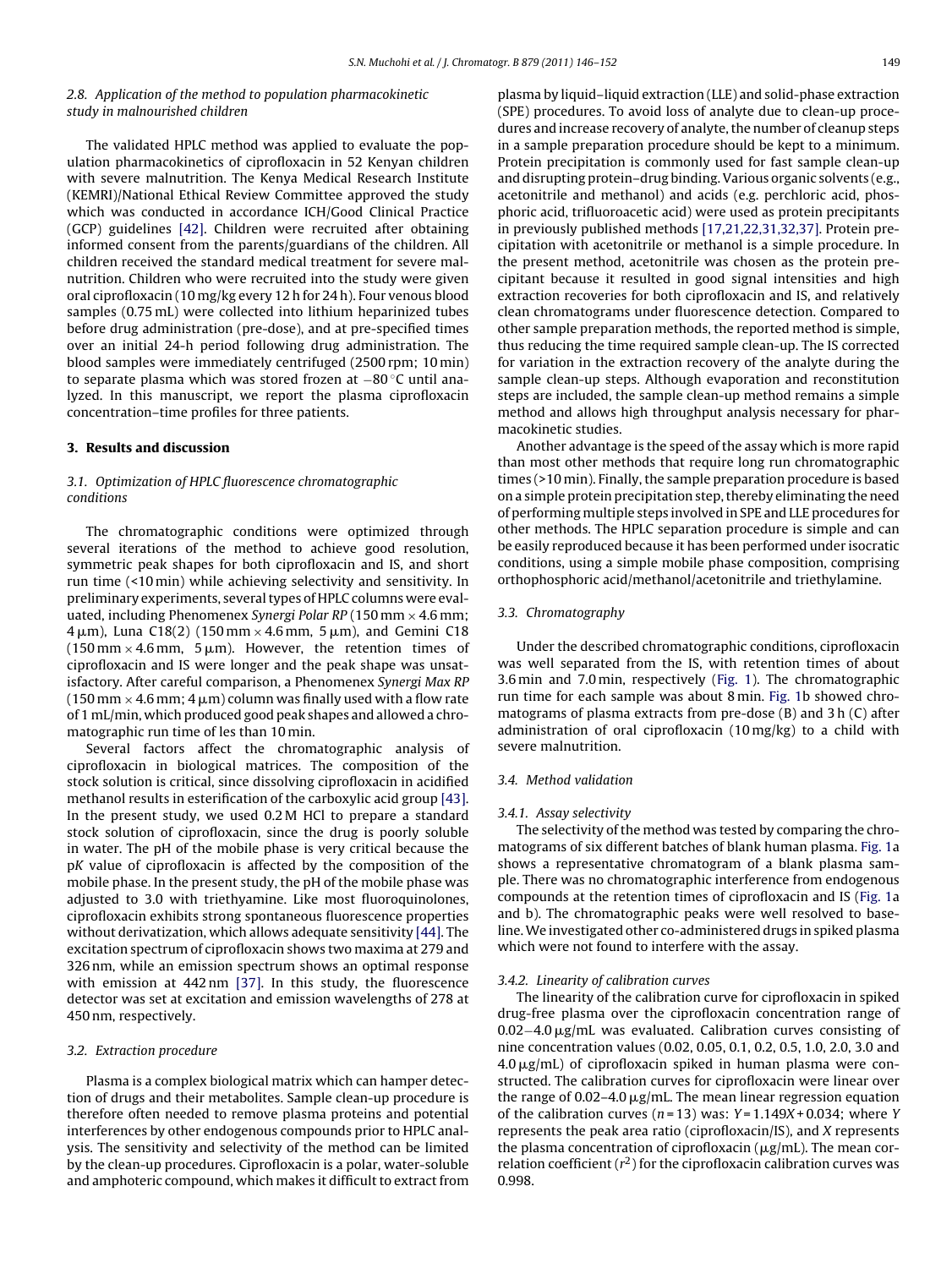<span id="page-4-0"></span>

**Fig. 1.** (a) Representative chromatograms of (A) un-extracted (direct injection) ciprofloxacin (100 ng) and sarafloxacin (internal standard, IS; 100 ng), (B) extracted aliquot (200 µL) of drug-free human plasma spiked with IS (200 ng) and (C) extracted aliquot (200 µL) of drug-free human plasma spiked with ciprofloxacin (0.05 µg/mL) and lS (200 ng). Peaks: 1=ciprofloxacin; 2=sarafloxacin (IS). (b) Representative chromatograms of extracted aliquot (200 µL) of (A) plasma sample spiked with ciprofloxacin (1.8 µg/mL) corresponding to the medium quality control (MQC) level and IS (200 ng), (B) a pre-dose plasma sample obtained following administration of an oral dose of ciprofloxacin (10 mg/kg every 12 h for 24 h) to a child with severe malnutrition and spiked IS (200 ng), (C) a plasma sample collected after 3 h following administration of oral ciprofloxacin (10 mg/kg every 12 h for 24 h) to a child with severe malnutrition, and spiked with IS (200 ng). The estimated plasma concentration of ciprofloxacin was 1.7 μg/mL. Peaks: 1 = ciprofloxacin; 2 = sarafloxacin (IS).

## 3.4.3. Limit of detection (LOD) and lower limit of quantification  $(LLOO)$

The assay LOD was defined as the lowest concentration of analyte that produced a chromatographic peak distinguishable from the background noise (signal-to-noise (S/N) ratio 3:1). The LOD was 10 ng/mL, while LLOQ was 20 ng/mL. In some of the published HPLC methods, relatively large volumes of plasma (500–1000  $\mu$ L) were used for sample preparation [\[17,18,32,35,39\]](#page-6-0) so are less suitable for paediatric studies. In the present study only 200  $\rm \mu L$  of plasma was needed for the assay, so is suitable for population pharmacokinetic studies involving serial drug concentration measurements.

#### 3.4.4. Precision and accuracy

Intra-assay, inter-assay precision and accuracy data are summarized (Table 1). The intra-assay RSDs at 0.2, 1.8 and 16  $\rm \mu g/mL$  of ciprofloxacin were 7.7%, 4.3% and 2.8% ( $n = 6$  in all cases), respectively. The inter-assay RSDs for the above concentrations were 5.7%, 3.6% and  $4.9\%$  ( $n = 6$  in all cases), respectively. Intra-assay and interassay accuracy ranged from 93% to 105% (Table 1). These results indicated that the validated assay was precise, accurate and reproducible.

#### 3.4.5. Extraction recovery

The mean (±SD) percentage extraction recoveries of ciprofloxacin at the three ciprofloxacin concentrations (0.08, 1.8 and  $3.6 \,\mu$ g/mL) were  $78.1 \pm 12.5\%$  (*n*=4),  $83.5 \pm 5.2\%$  and 77.7  $\pm$  2.0%, respectively (*n*=8 in both cases). The mean ( $\pm$ SD) extraction recovery for IS was  $94.5 \pm 7.9\%$  (n=15) ([Table 2\).](#page-5-0) The use of an IS in the extraction procedure is crucial to compensate for variability in extraction efficiency. In the present study, sarafloxacin was chosen as the IS because ciprofloxacin and sarafloxacin are structural analogues, with similar chemical char-

#### **Table 1**

Intra-assay and inter-assay precision and accuracy of the assay for ciprofloxacin in plasma. SD = standard deviation; RSD = relative standard deviation; R.E. = residue error, calculated as [(estimated concentration − nominal concentration)/nominal concentration].

| Quality control (QC) sample | Nominal concentration<br>$(\mu g/mL)$ | No. of replicates $(n)$ | Mean (SD) estimated<br>concentration $(\mu g/mL)$ | Precision (%RSD) | Accuracy (%R.E.) |
|-----------------------------|---------------------------------------|-------------------------|---------------------------------------------------|------------------|------------------|
| Intra-assay                 |                                       |                         |                                                   |                  |                  |
| LQC                         | 0.2                                   | 6                       | 1.96(0.02)                                        | 7.70             | 97.8             |
| <b>MQC</b>                  | 1.8                                   | 6                       | 1.89(0.08)                                        | 4.33             | 104.7            |
| <b>HQC</b>                  | 3.6                                   | 6                       | 3.69(0.11)                                        | 2.83             | 102.6            |
| Inter-assay                 |                                       |                         |                                                   |                  |                  |
| LQC                         | 0.2                                   | 6                       | 0.21(0.01)                                        | 5.72             | 105.0            |
| <b>MQC</b>                  | 1.8                                   | 6                       | 1.80(0.07)                                        | 3.58             | 100.2            |
| HQC                         | 3.6                                   | 6                       | 3.36(0.16)                                        | 4.87             | 93.3             |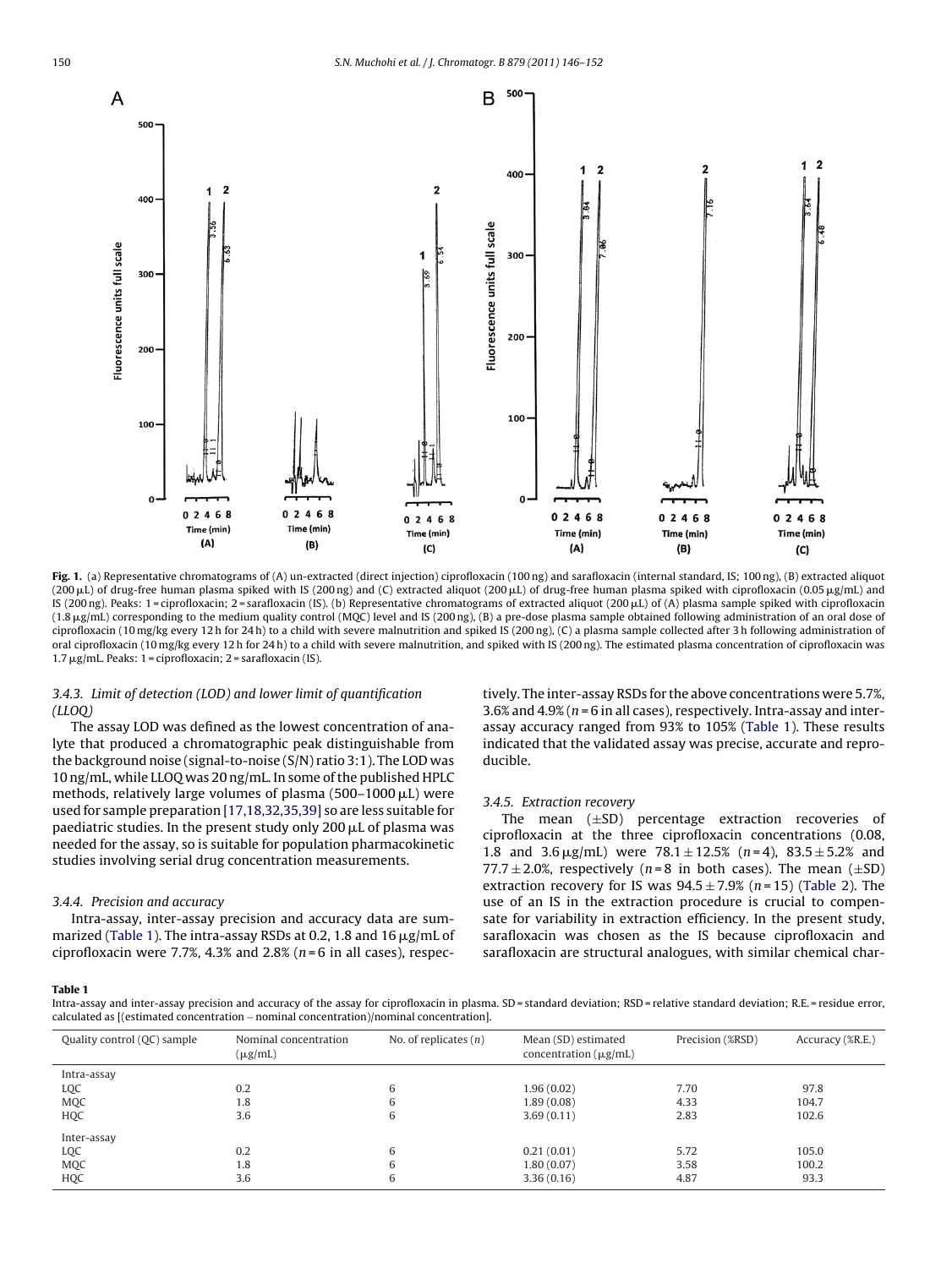#### <span id="page-5-0"></span>**Table 2**

Extraction recovery for ciprofloxacin and sarafloxacin (IS) from spiked plasma.

| Analyte           | Nominal concentration<br>$(\mu g/mL)$ | No. of<br>replicates $(n)$ | % Recovery (mean $\pm$ SD) | (XRSD) |
|-------------------|---------------------------------------|----------------------------|----------------------------|--------|
| Ciprofloxacin     | 0.08                                  |                            | $72.8 \pm 12.5$            | 17.2   |
|                   | 1.8                                   |                            | $83.5 \pm 5.2$             | 6.2    |
|                   | 3.6                                   | $\Omega$                   | $77.7 \pm 2.0$             | 2.5    |
| Sarafloxacin (IS) | $200$ ng                              | 15                         | $94.5 \pm 7.9$             | 8.3    |

#### **Table 3**

Stability of ciprofloxacin at various storage temperatures (2–8 ◦C, −15 ◦C to −25 ◦C and −70 ◦C to −90 ◦C).

| Storage duration (days) | Ciprofloxacin<br>concentration $(\mu g/mL)$ | Storage stability (%) |                      |                      |
|-------------------------|---------------------------------------------|-----------------------|----------------------|----------------------|
|                         |                                             | $2-8$ °C              | $-15$ °C to $-25$ °C | $-70$ °C to $-90$ °C |
|                         | 1.0                                         | 100.0                 | 100.0                | 100.0                |
|                         | 1.0                                         | 98.3                  | 83.7                 | 99.1                 |
| 30                      | 1.0                                         | 92.6                  | 95.4                 | 103.3                |
|                         | 3.0                                         | 100.0                 | 100.0                | 100.0                |
|                         | 3.0                                         | 73.2                  | 76.6                 | 80.0                 |
| 30                      | 3.0                                         | 77.6                  | 84.9                 | 84.3                 |

acteristics and properties. Sarafloxacin exhibits good fluorescence response at the excitation wavelength (278 nm) and emission wavelength (450 nm). It also displayed appropriate chromatographic retention with its peak sufficiently separated from that of ciprofloxacin, and relatively high extraction recovery. It is widely used in veterinary medicine, and therefore, the possibility of encountering interference from therapeutic concentrations in humans is minimal.

## 3.4.6. Stability

Stability data for ciprofloxacin in spiked drug-free human plasma are summarized in Table 3. Ciprofloxacin was stable in spiked plasma when stored for one week at 2–8 °C, and for one month when stored at −15 °C to −20 °C and −80 °C to −90 °C.

## 3.5. Application of the method to population pharmacokinetic study in malnourished children

To demonstrate its utility in a pharmacokinetic study, the method was applied to measure the concentrations of ciprofloxacin in plasma samples obtained from children with severe malnutrition who were given oral ciprofloxacin (10 mg/kg 12 hourly over 24 h). A representative chromatogram from an extracted plasma sample from a child is shown in Fig.  $1b(B)$  and (C). There were no interfering endogenous peaks. The semi-logarithmic plasma



**Fig. 2.** Semi-logarithmic plasma concentration–time profiles of ciprofloxacin following administration of an oral dose of ciprofloxacin (10 mg/kg every 12 h for 24 h) to three children with severe malnutrition.

ciprofloxacin concentration–time profiles of three patients are shown in Fig. 2. Oral absorption of ciprofloxacin was variable. Peak plasma ciprofloxacin concentrations ranging from 1.3 to  $2.0 \,\mathrm{\upmu g/mL}$  were achieved within 1–5 h after oral administration of ciprofloxacin (10 mg/kg every 12 h) in children with severe malnutrition. In this group of children, ciprofloxacin was rapidly eliminated from the body, reaching undetectable levels within 12 h following drug administration (Fig. 2).

## **4. Conclusion**

This paper describes a simple, rapid and selective, sensitive and reproducible method for the determination of ciprofloxacin concentrations in human plasma using HPLC coupled with fluorescence detection. The method offers several advantages for assaying the drug in low technology laboratories including ease, cost, good precision and accuracy with high sensitivity and selectivity. Moreover, the method requires only a small volume (200  $\mu$ L) of plasma, which makes it suitable for studying the pharmacokinetics in young children. The sensitivity and simplicity of the method makes it suitable for routine therapeutic drug monitoring or clinical pharmacokinetic studies of ciprofloxacin. This assay method was successfully applied for a population pharmacokinetic study of ciprofloxacin following oral administration in children with severe malnutrition.

#### **Acknowledgements**

Prof. Kathyrn Maitland, Dr. Simon Ndirangu Muchohi, Dr. Nahashon Thuo and Japheth Karisa are grateful to the Wellcome Trust (UK) for financial support (grant reference no. 077092). This paper is published with the permission of the director of the Kenya Medical Research Institute.

#### **References**

- [1] F. Van Bambeke, J.M. Michot, J. Van Eldere, P.M. Tulkens, Clin. Microbiol. Infect. 11 (2005) 256.
- [2] S.L. Preston, G.L. Drusano, A.L. Berman, C.L. Fowler, A.T. Chow, B. Dornseif, V. Reichl, J. Natarajan, M. Corrado, J. Am. Med. Assoc. 279 (1998) 125.
- H. Lode, K. Borner, P. Koeppe, Clin. Infect. Dis. 27 (1998) 33.
- H. Peltola, P. Ukkonen, H. Saxen, H. Stass, Pediatrics 101 (1998) 658. [5] R.W. Frost, K.C. Lasseter, A.J. Noe, E.C. Shamblen, J.T. Lettieri, Antimicrob. Agents
- Chemother. 36 (1992) 830. K. Papai, M. Budai, K. Ludanyi, I. Antal, I. Klebovich, J. Pharm. Biomed. Anal. 52
- (2010) 37.
- Z. Simon, J. Pharm. Biomed. Anal. 53 (2010) 819.
- [8] A. Melander, Clin. Pharmacokinet. 3 (1978) 337.